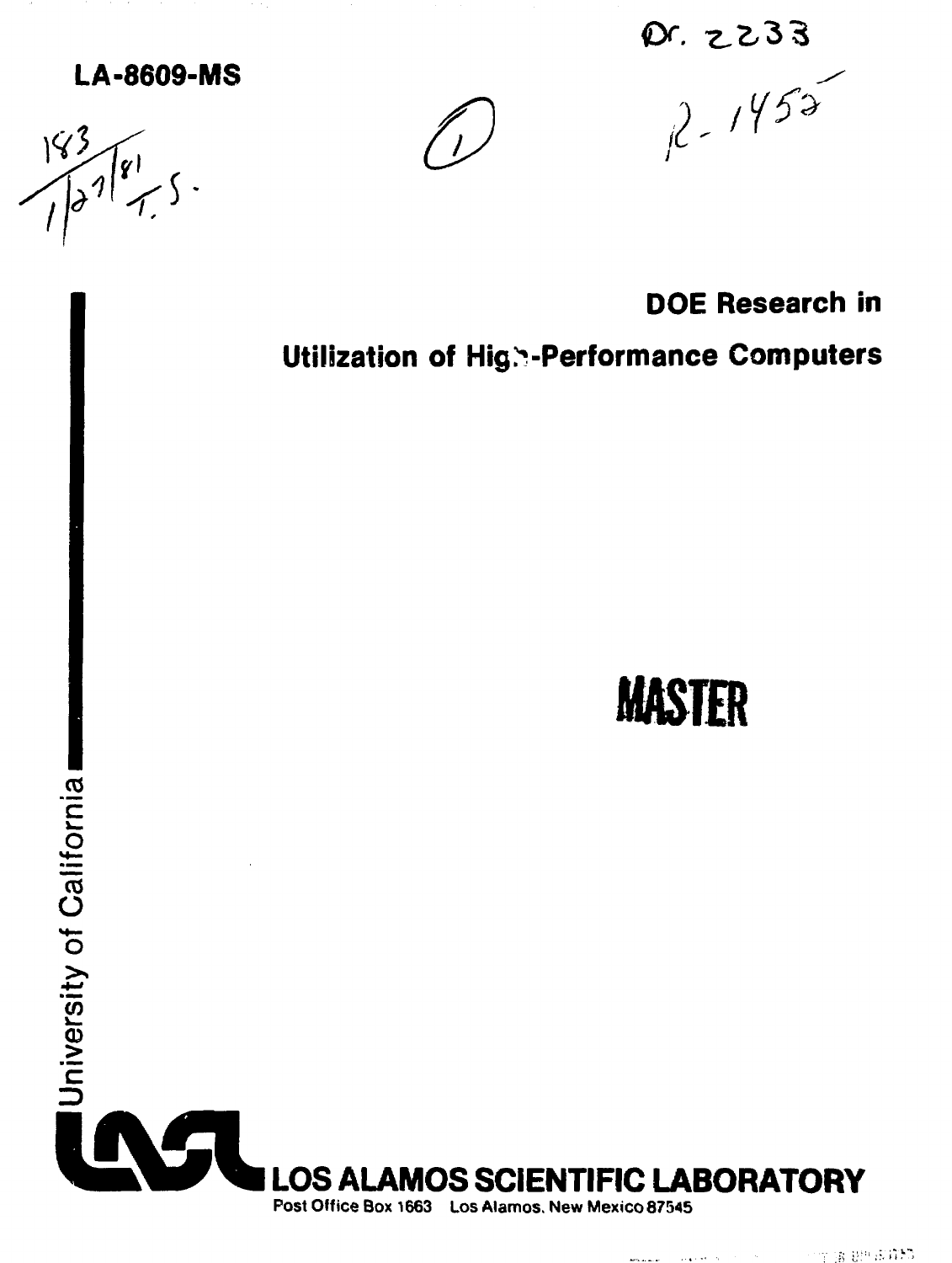**LA-8609-MS** 

**UC-32** Issued: December 1980

# **DOE Research in**

# **Utilization of High-Performance Computers**

B. L. Buzbee W. Jack Worlton G. Michael\* G. Rodrigue\*



\*Lawrence Livermore Laboratory, Livermore, CA 94550.



 $\mathcal{L}(\Sigma^{\infty})\backslash \{\mathfrak{m}(\Sigma^{\infty})\} \subseteq \mathcal{F}^{(\mathbb{C},\mathbb{C})} \subseteq \mathcal{F}^{(\mathbb{C},\mathbb{C})}\subseteq \mathcal{F}^{(\mathbb{C},\mathbb{C})}\subseteq \mathcal{F}^{(\mathbb{C},\mathbb{C})}\subseteq \mathcal{F}^{(\mathbb{C},\mathbb{C})}\subseteq \mathcal{F}^{(\mathbb{C},\mathbb{C})}\subseteq \mathcal{F}^{(\mathbb{C},\mathbb{C})}\subseteq \mathcal{F}^{(\mathbb{C},\mathbb{C})}\subseteq \mathcal{F}^{(\mathbb{C},\mathbb$ 

أنمل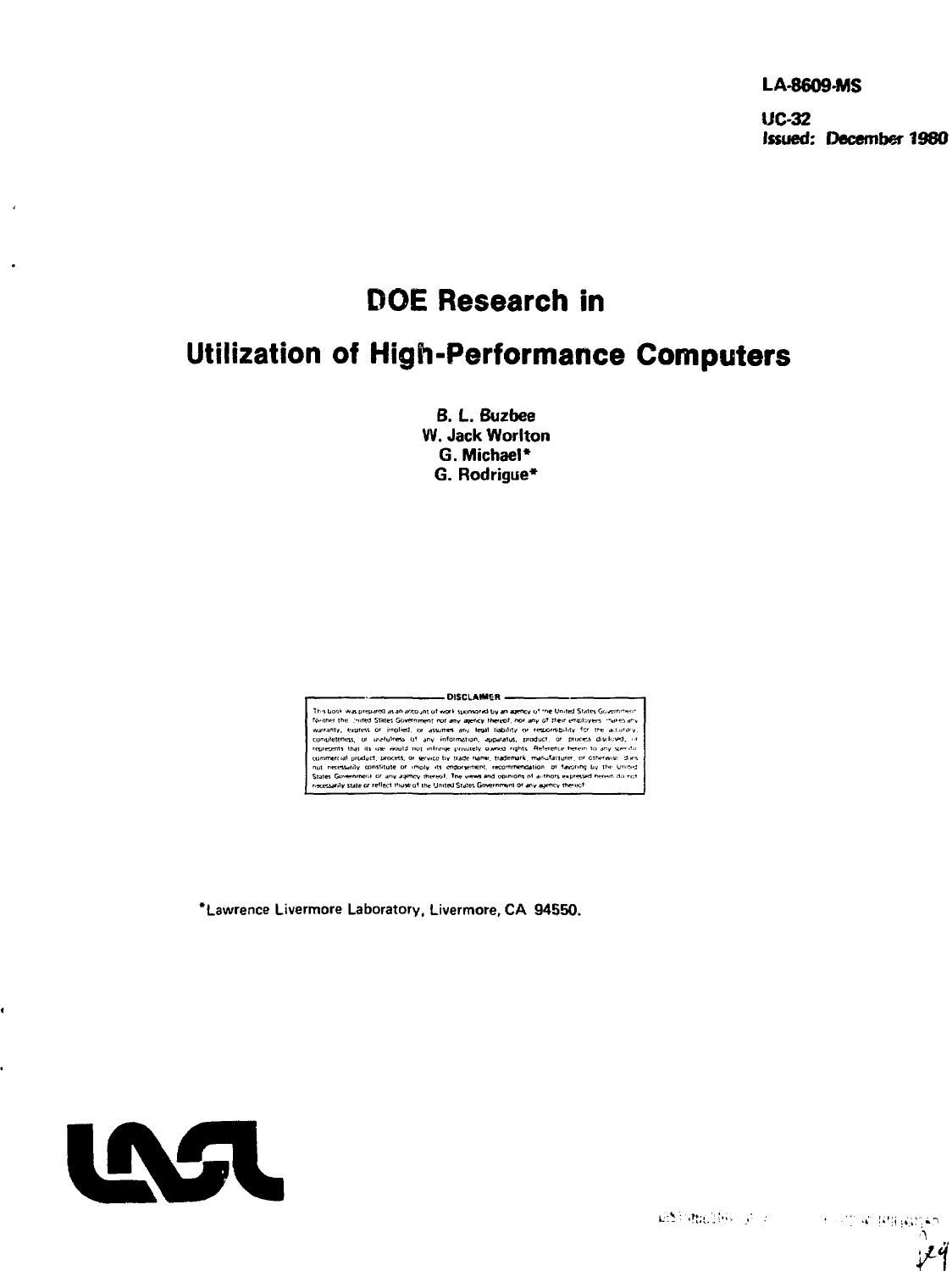#### DOE RESEARCH IN

#### UTILIZATION OF HIGH-PERFORMANCE COMPUTERS

by

\*

B. L. Buzbee W. Jack Worlton G. Michael G. Rodrigue

#### ABSTRACT

Department of Energy (DOE) and other Government research laboratories depend on high-performance computer systems to accomplish their programmatic goals. As **the** most powerful computer systems become available, **they are** acquired by these laboratories so that advances can be made in their disciplines. These advances **are often the** result of added sophistication to numerical models whose execution is made possible by high-performance **computer** systems. However, high-performance computer **systeas have** become increasingly complex, and consequently it has become increasingly difficult to realize their potential performance. The result is a need for research on issues related to the utilization of these systems. This report gives a brief description of high-performance computers, and then addresses (1) the use of and future needs for high-performance computers within DOE, (2) the growing complexity of applications within DOE and (3) areas of high-performance computer systems warranting research.

#### **I. INTRODUCTION**

#### A. Definition

High-performance computers are the most powerful **large-scale computers** available at any given time. Here, powerful means how fast **the** computer **can** execute operations like addition, multiplication, subtraction, **and division;** how much storage is available; and how precisely the computer **calculates (the** number of digits used).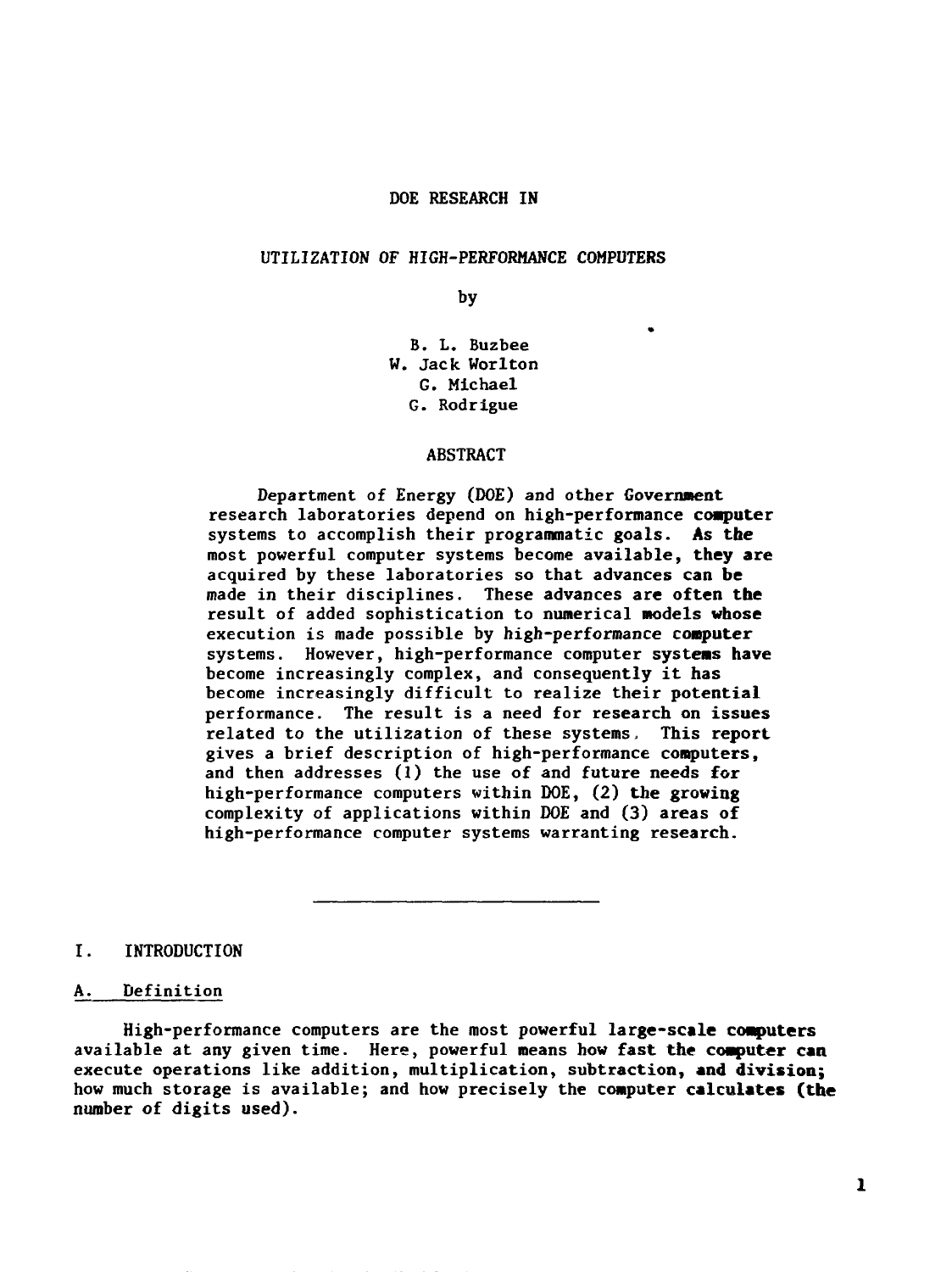## B. Value

High-performance computers are valuable scientific research tools—so valuable that it is against national policy to export them to potential adversaries of the United States. Their value emanates from their ability to increase our knowledge, their ability to free us from constraints of reality, and from their cost-effectiveness. They increase our knowledge by

- enabling us to treat complexity that is not otherwise tractable, for example, nonlinear evolutionary flows;
- enabling us to study parameters where laboratory measurement is difficult, if not impossible, for example, fusion processes;
- enabling us to explore many alternatives, thereby guiding our intuition.

One of the greatest values of computers is that their use frees us from some constraints of reality. However, other constraints come into play. For example, detonation of nuclear weapons is tightly controlled by various political considerations, but computer simulation of them is not subject to such constraints. Similarly, reactor safety experiments are subject to environmental constraints, but on the computer we can repeatedly simulate melt down, etc. In such cases, computer simulation frees us from the necessity of assembling the requisite skills and materials to physically construct the associated experiments .

Among the cost-effective benefits high-performance computers provide are

- reduced need for, and increased gains from, experimental tests;
- increased efficiency and effectiveness of new energy and weapons systems ;
- improved ability to meet schedules; and,
- shortened development periods for new technology.

The value of a high-performance computer far exceeds its cost, which is small compared to the total costs of the energy and weapons systems under development and the experimental research involved in these programs. For example, the computing cost for a single weapon design is less than  $1\%$  of the total system cost [1], Such a tool warrants research on improving its productivity and on easing its utilization.

## C. Usage and Future Needs

The U.S. Department of Energy (DOE) conducts research in two major areas: advanced energy technologies and national security.

Discussed below are specific DOE programs for which high-performance computers are invaluable and for which additional computer capability is needed.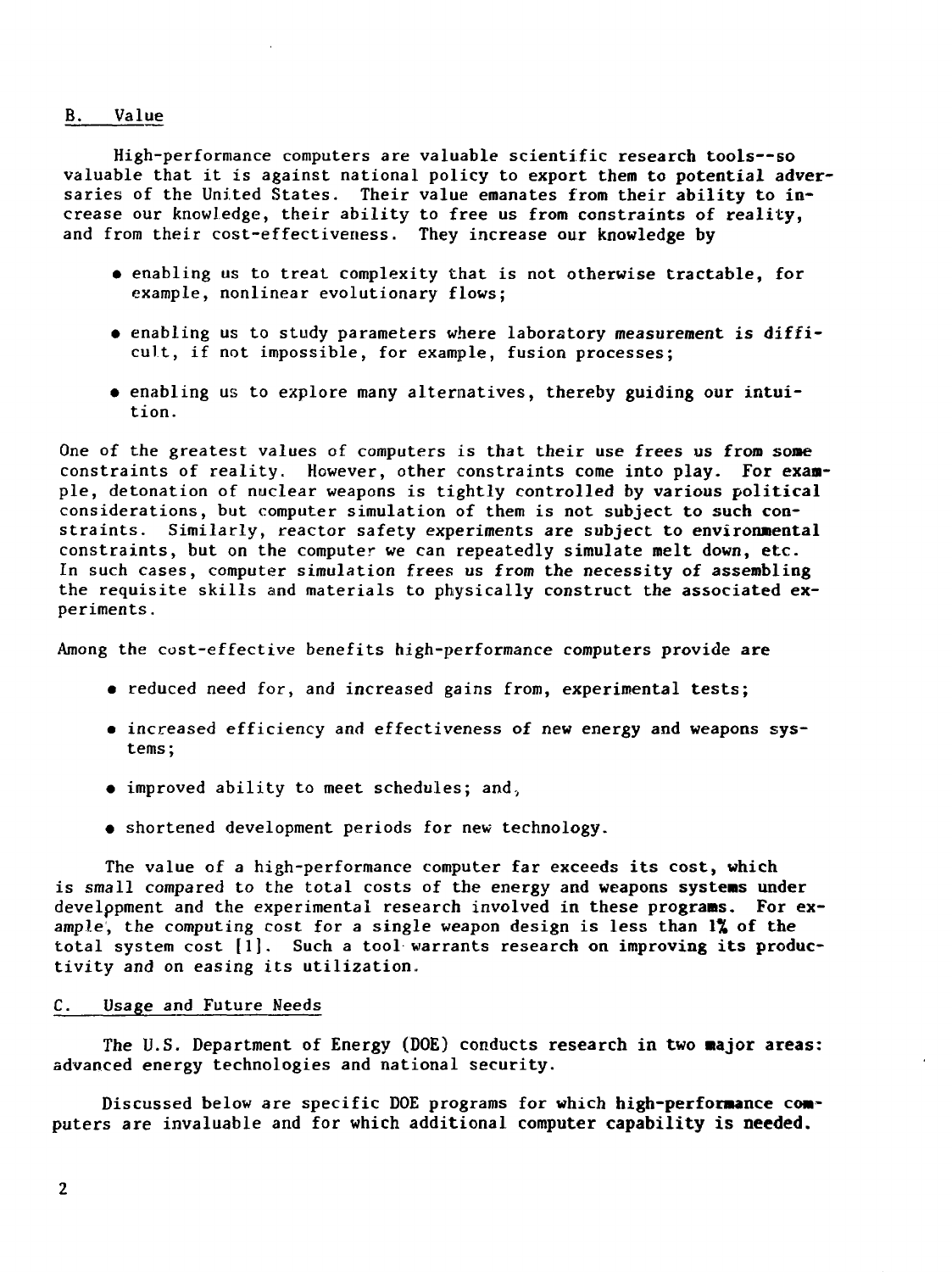1. National Security. For most research and development, neither computation nor experimentation alone is adequate. These two methods complement each other: The computations predict how a system will perform; the experiments supply physical data and verify the computations.

The nuclear weapons program, however, is exceptionally dependent upon computer modeling because of the political, economic, and technical limitations on nuclear testing. Only by using computer models to conduct hundreds of simulations of nuclear weapon performance can weapons designers ensure that our nuclear weapons will be safe, secure, and reliable.

Reducing the need for field testing by increasing computer power also saves a lot of money. For example, a nuclear weapon designed using the CDC 6600, which has about one-fourth the speed of the 7600, required 23 field tests; whereas a similar, later weapon designed using the 7600, required only six field tests. (As a general rule, the faster the computer, the more accurate the model, because a faster, more powerful computer can handle more elaborate equations.) The elimination of 17 tests at a typical cost of \$5 million per test saved about \$85 million, and this figure does not include the accompanying savings in calendar time.

The role of computers in nuclear weapons design is discussed in depth in Ref. 1. Among the conclusions drawn are:

- The design of a single nuclear weapon may require the equivalent of one year of computer time on the most powerful machines available.
- Design costs are a small fraction of total system cost.
- The judicious use of design tools, especially computer models, can have a large impact—leverage—on total weapons system cost.
- Because it is essentially impossible to obtain statistically significant test data, our confidence in the performance of nuclear devices is derived in large measure from the substantial amount of computation that supports every design.
- The lack of better computers will hamper irogress in nuclear weapons technology.

2. Laser Fusion. The ultimate success of laser-initiated thermonuclear fusion as a power source depends strongly upon computer simulations of target behavior, because the associated physical processes are not entirely achievable in experiments. Current computer programs for designing targets use the fastest available computers for up to 20 hours per run, yet even more comprehensive computational studies must bs done before laser fusion experimental facilities, costing between \$50 million and **\$20(1** million, can be built.

3. Magnetic Fusion. Scientists and engineers are also using highperformance computers to study magnetic confinement systems, which **nay** ultimately lead to the development of fusion power reactors. High**-performance** computers allow scientists to model "magnetic bottles" for data on **plasma** reactions, as well as the movement of individual particles in the **magnetic**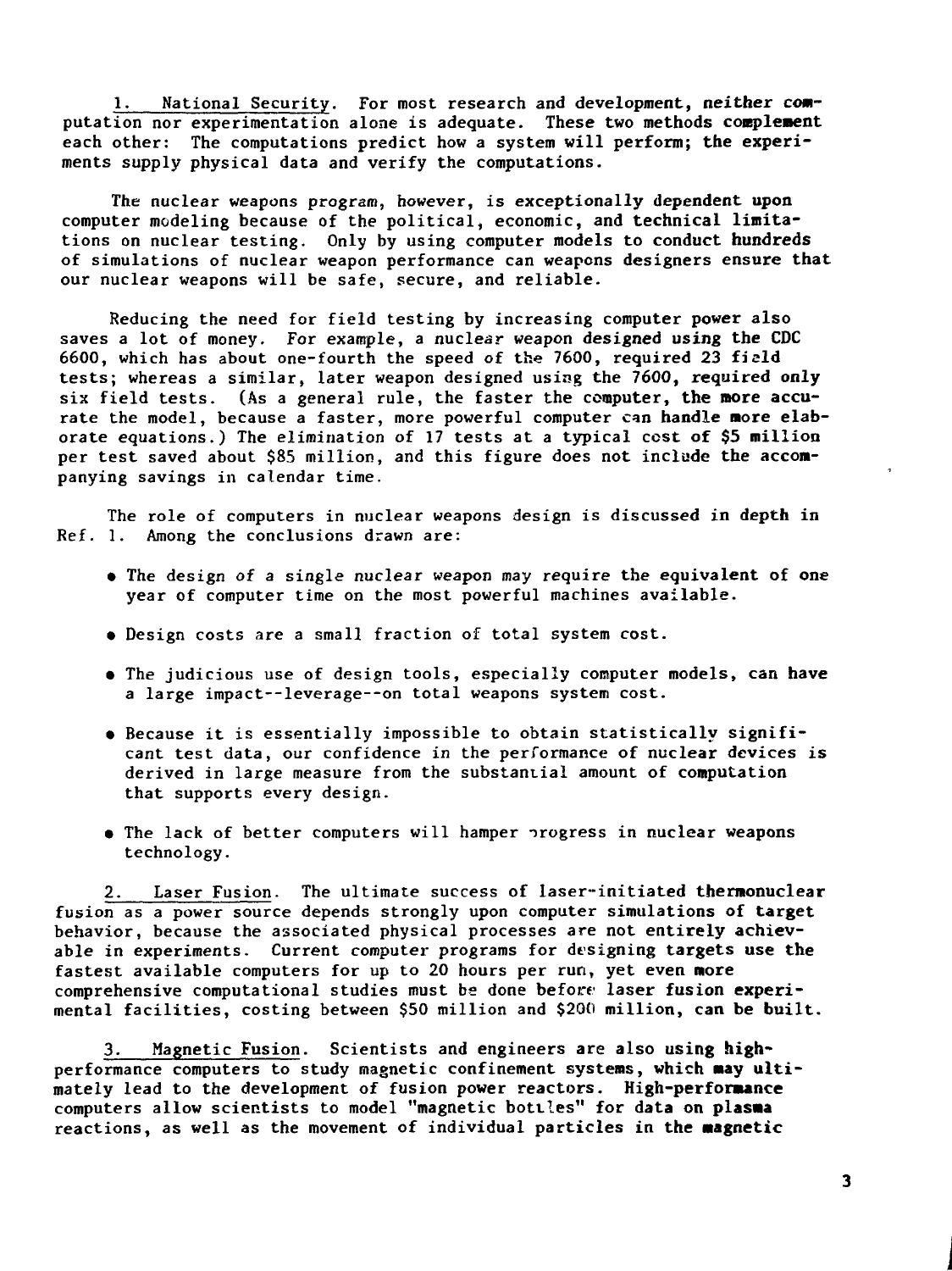iield, thereby studying ways of managing the plasma so that fusion occurs. High-performance computers also enable sophisticated design studies of entire power plants, whereas smaller computers can model only parts of such systems.

The role of computers in magnetic fusion energy is discussed in Ref. 2. Among the conclusions drawn are:

- "---it is not yet possible to simulate the nonlinear development of high-shear internal MHD modes because of resolution requirements. Adequate resolution of such instabilities (which are believed to be the most relevant experimentally) will require an order of magnitude more in computer capability" [2, p. 50].
- "It is currently not possible to adequately simulate electromagnetic instabilities such as the drift-Alfven or the drift-tearing modes due to the faster time scales associated with electron motion and to the fact that an electromagnetic model requires much more memory. Such simulations will require a more powerful computer" [2, p. 51].

4. Reactor Safety. What would be the consequences of a nuclear reactor accident? This question is a governing issue in the design and licensing of nuclear power plants. It is impractical to perform large numbers of experiments with actual reactors. Instead, reactor behavior during hypothetical accidents, including the adequacy of emergency safety systems, is evaluated by computer simulation. These programs are at the limit of current computing capabilities; a single calculation can take up to 20 hours on a CDC 7600-class computer. For example, the nuclear regulatory commission would have preferred to have analyzed the Three Mile Island nuclear reactor accident with numerical simulation and with many different assumptions. To have done so would have tied up as much as  $15%$  of the scientific computers in the United States  $[3]$ .

## II. BACKGROUND

In the 20 years of high-performance computing, the usage characteristics are well established. First, there is a limit (less than 20 hours) to the time a user will invest in a particular run. Second, speed increases are used to include more detail or complexity into numerical simulations rather than to reduce computing time. This explains DOE's history of continually procuring the biggest and fastest computers available. In view of the needs discussed in Section I.C, this trend will continue.

## A. Few Vendors

There are relatively few high-performance computers in use--probably not more than 100 in the world. The total computer population by comparison is on the order of 1,000,000.

Only a few companies manufacture high-performance computers because it takes special skills to build an effective system. In fact several manufacturers have abandoned the high-speed market after unsuccessful attempts to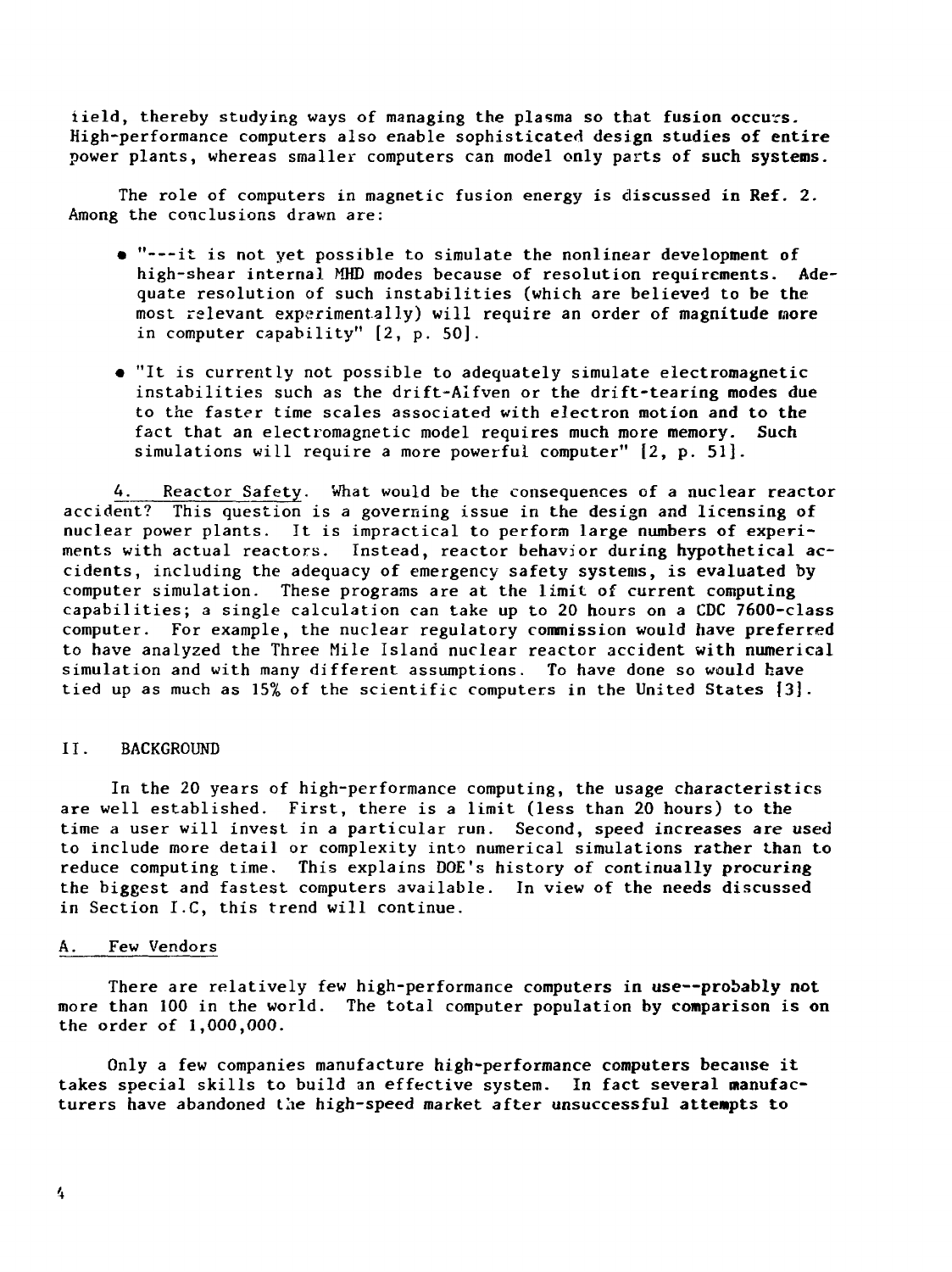penetrate it. Most computer manufacturers follow **the components improvement**versus-costs curve, turning out ordinary computers for **the huge number of** users who do not (yet) need high-speed service.

Because there are few manufacturers of high-performance **systems,** it is in the interest of the DOE to provide **them with detailed information on its** applications. This document proposes activities **that will move us in that** direction.

#### B. Complexity in Models

Growing complexity is characteristic of science and technology; **an** obvious example is the contrast between the Wright brothers' airplane **and a** supersonic jetliner. In the same manner, weapons and energy **technologies are** also becoming more complicated: and as system complexity **grows, more technical and** economic parameters must be studied.

To study these complex alternatives, improved computer models include **the** following features:

- more complete and accurate representation of the **laws** of **physics;**
- more two- and three-dimensional simulations in lieu of simpler onedimensional simulations;
- smaller spatial zones, so that the complexity of the system or device can be more accurately represented; and
- smaller time steps, so thav rapidly changing physical processes can be more thoroughly tracked.

Here is a simple example from the physics of fluids. A heavily used **DOE** design program currently is expressed as a 100 x 100 zone model. This, incidentally, is not rated as a fine detail model. Depending on the physical properties being studied, between 25 and 200 quantities per zone **are computed,** and typically 1,000 cycles of the model's evolution are carried out. **Thus,** in the calculation space there are 100 x 100 x 1,000 zone cycles **that must be** done. This problem executes on the Cray-1 computer at the rate of about 15,000 zone cycles per minute, which means some 12 (fully utilized) hours of Cray-1 time are required.\*

Now for this model, we have a genuine need to extend the physics **to three** dimensions. In its simplest manifestation, this requires 100 times the time cited above. Thus, what should be a simple extension is **in truth a major** hurdle, and, quite simply, it will not be done on currently available **computers** because users are unwilling to wait 200 hours for a result.

In addition to time demands, another fundamental limitation **shows up when** we work out the corresponding memory requirements. On the **average, the two-**

lfThe execution speed of this program on the CDC **7600** is **about one-third of a** Cray-1 or 5,000 zone cycles per minute.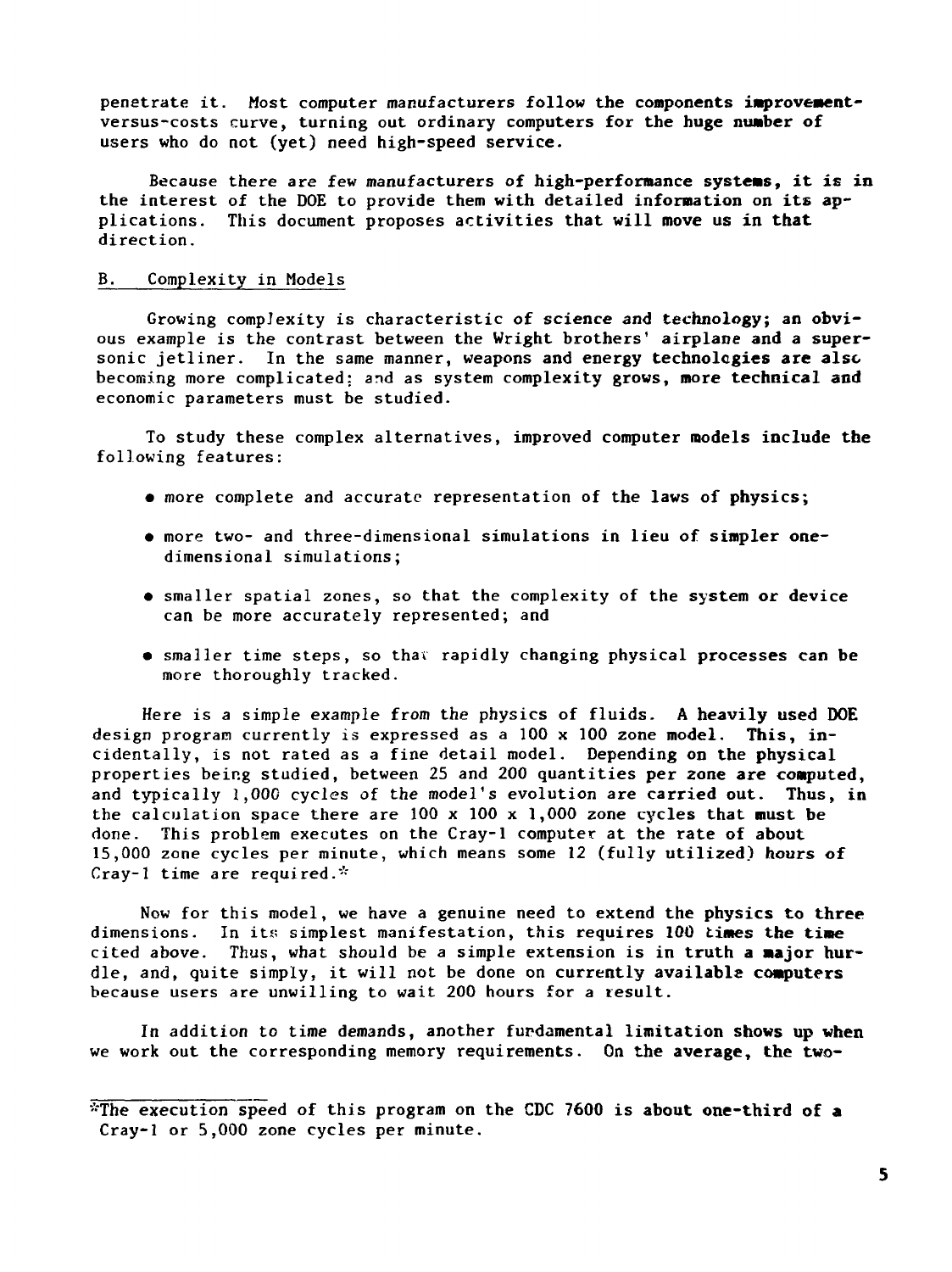dimensional model needs about 1,000,000 words for data storage. Thus, the "simplest" extension to three dimensions requires 100 million words. This necessitates use of secondary storage, probably disk. However, there is a growing disparity between arithmetic performance and the time required to transmit data from disk. For example, in the 70's the computer could typically perform about 40 arithmetic operations during the interval required to transmit one datum from disk. On the Cray-1 as many as 200 floating point operations can be performed during that interval, but few of our current simulation models require 200 operations per datum access. We must either accept the complexity of partitioning data sets across several disks in order to transmit more data per second, or develop solution techniques that reduce the number of data accesses by performing more operations per access.

Growing complexity in DOE models continues to necessitate procurement of computers with the highest levels of performance both in operations per second and in memory capacity. Providing this performance has and will continue to lead to exotic computer architectures. As we are about to see, computer architectures can have tremendous impact on algorithms and software.

C. Trends in Architecture

THE VENDORS SAY:

"Nobody, and I mean nobody, knows how to program large parallel machines."

> - Seymour Cray Business Week 12/6/76

"Many current large-scale programs cannot run efficiently on any known high performance machine..."

> - David W. Hogan, John C. Jensen, and Merrill Cornish Texas Instruments Inc.

USERS SAY:

"Converting problems for efficient execution on the new class of 'highly parallel' machines requires an almost complete reanalysis and rewrite of the program."

> - J. E. Wirsching and T. Kishi Lawrence Livermore Laboratory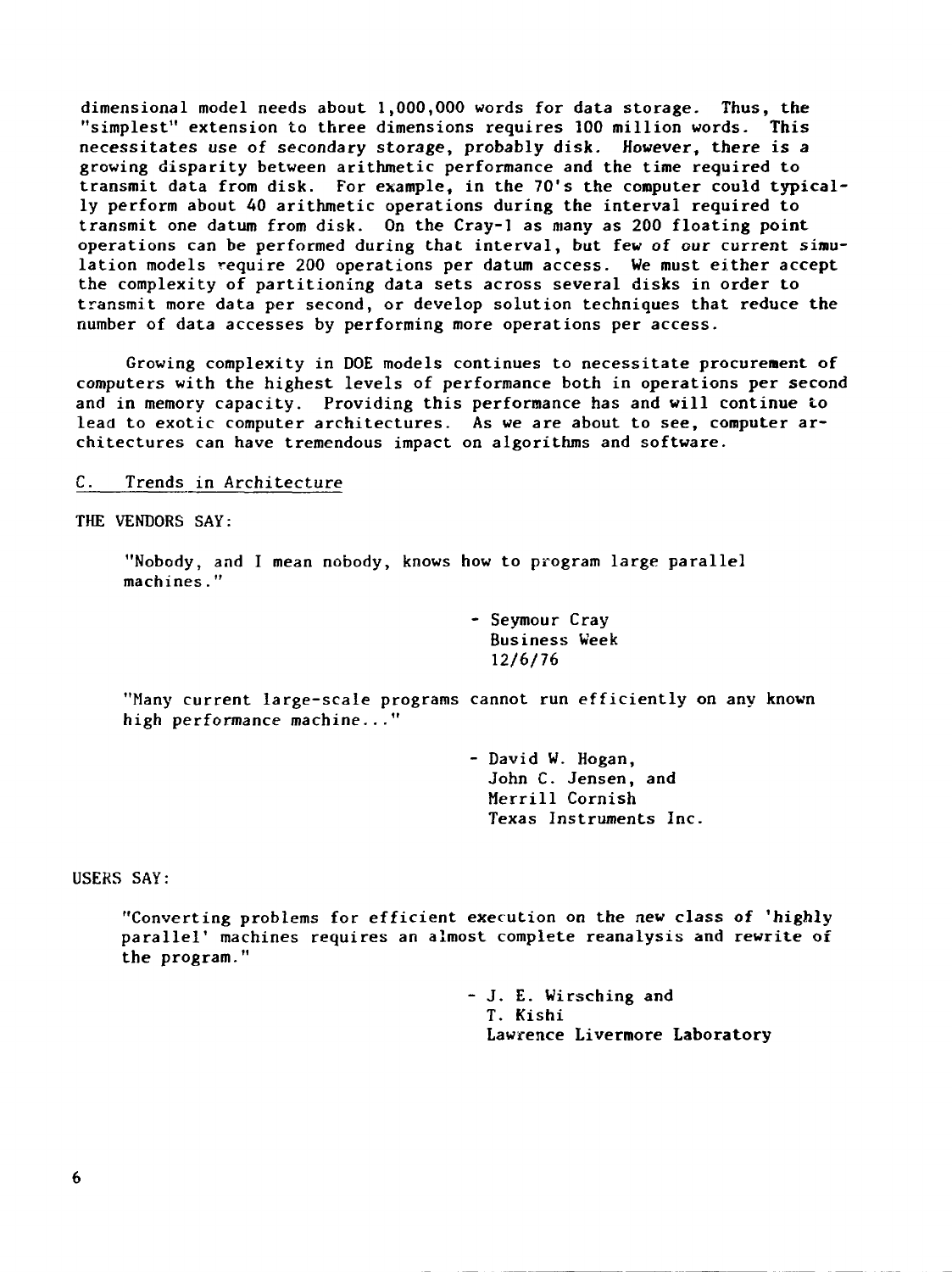"Automatic vectorization is no substitute for a total rethinking of algorithms, mathematics, and programing techniques."

> - M. Rowe Langley Research Center National Aeronautics and Space Administration

In the early days of scientific computing, people were quite content to exploit the capabilities of whichever computer they were currently using. After all, any computer provided a tremendous speed increase over hand computation. Around 1960 the first transistorized computers "suddenly" appeared. On the average, they provided speed improvements of 6 to 10. In rapid succession speed increases totaling 100 were provided during the 60's. This lulled the user community, as well as many other people, into believing that improvements in computational speed were easy to make and likely to continue. In fact, the major portion of these speed increases was due to faster components and algorithms rather than to improved architecture. It took all of the 70's to achieve the next factor-of-10 speed increase. Further, specialized computer architecture was forcing users to tailor their programs to the architecture to even get close to maximum performance. The growth rate of computer performance, therefore, is diminishing despite increased complexity of computer architecture, and architectural complexity is influencing algorithms.

**Contractor** 

Figure ] displays the execution bandwidth of high-performance computers over the past 25 years. The diminishing growth rate in performance is evident. In fact the data is nicely approximated by a double exponential with an asymptote of  $10^7$  operations per second.

Recent advances in Josephson junction and Gaits technology have created expectation that we may see a quantum jump in the performance of serial computers. However, estimates are that these computers will perform about  $10<sup>2</sup>$ operations per second [4]. This is a factor of 10 improvement over the Cray-1, and as we have already noted, DOE needs at least a factor of 100.

Recent generations of supercomputers incorporate vector architecture. This architecture is impacting algorithms and software [A, 5]. In order for an algorithm to achieve high performance on these computers, it must fit the associated architecture [6]. For example, on the CDC STAR algorithms are sought that yield vectors whose elements can be stored contiguously and whose lengths are on the order of hundreds and preferably thousands. Determination of algorithms satisfying these conditions has yielded programs that perform two to four times faster than their CDC 7600 counterparts [7, 8, 9}. Straightforward implementation of "scalar algorithms" on the STAR results in performance that is substantially less than that of the CDC 7600. On the Cray-1 algorithms are sought that minimize data traffic between memory and the central processing unit, and that maximize parallel execution of the functional units. Determination of algorithms satisfying these conditions has yielded programs that perform 5 to 15 times faster than their CDC 7600 counterparts {10, 11, 12, 13]. Direct implementation of current algorithms on the Cray-1 yields a performance ratio of about 2.5 to 5.0 relative to the CDC 7600 **[13, 14J.**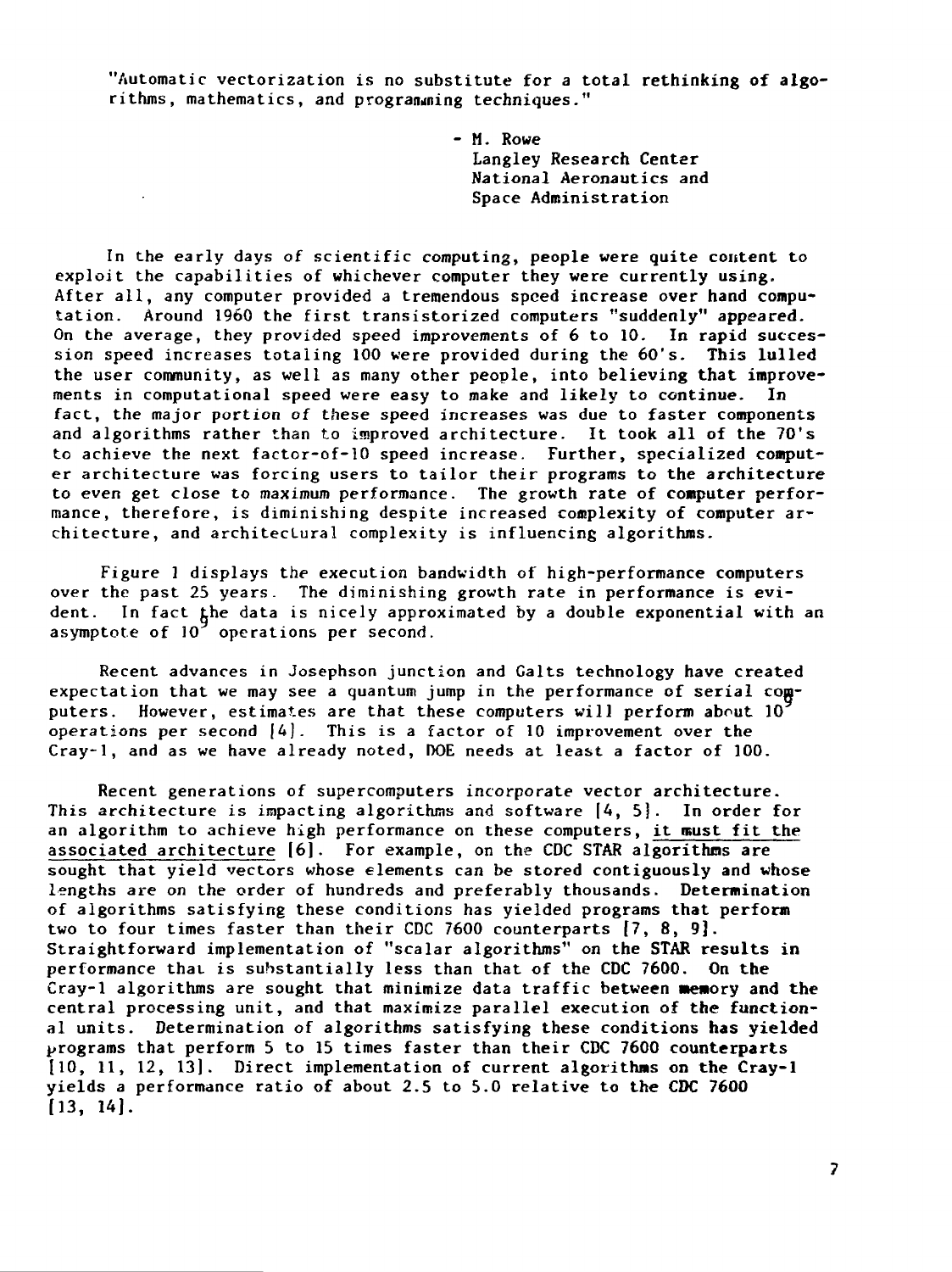

 $Fig. 1.$ Execution bandwidth of high-performance computers over the past 25 years.

Computers incorporating arrays of processors are beginning to emerge. Like vector computers, arrays of processors perform best with algorithms that have a minimal requirement for scalar computation. In addition, arrays of processors have limited data communication abilities between processors. Thus, when attempting to use them, one must seek algorithms that are highly parallel and with communication requirements that fit the architecture. **The** optimum arithmetic performance of these devices is potentially much greater than that of current supercomputers.

Because of the diminishing growth rate of performance in scalar processor architectures, we expect that the dominant architectural styles for future high-performance computers will include parallel operation or specialized pipeline structures. In both cases the programming tools and algorithms available to the user are inadequate and providing them is no mean task. It took between two and three years to adapt the programs developed for scalar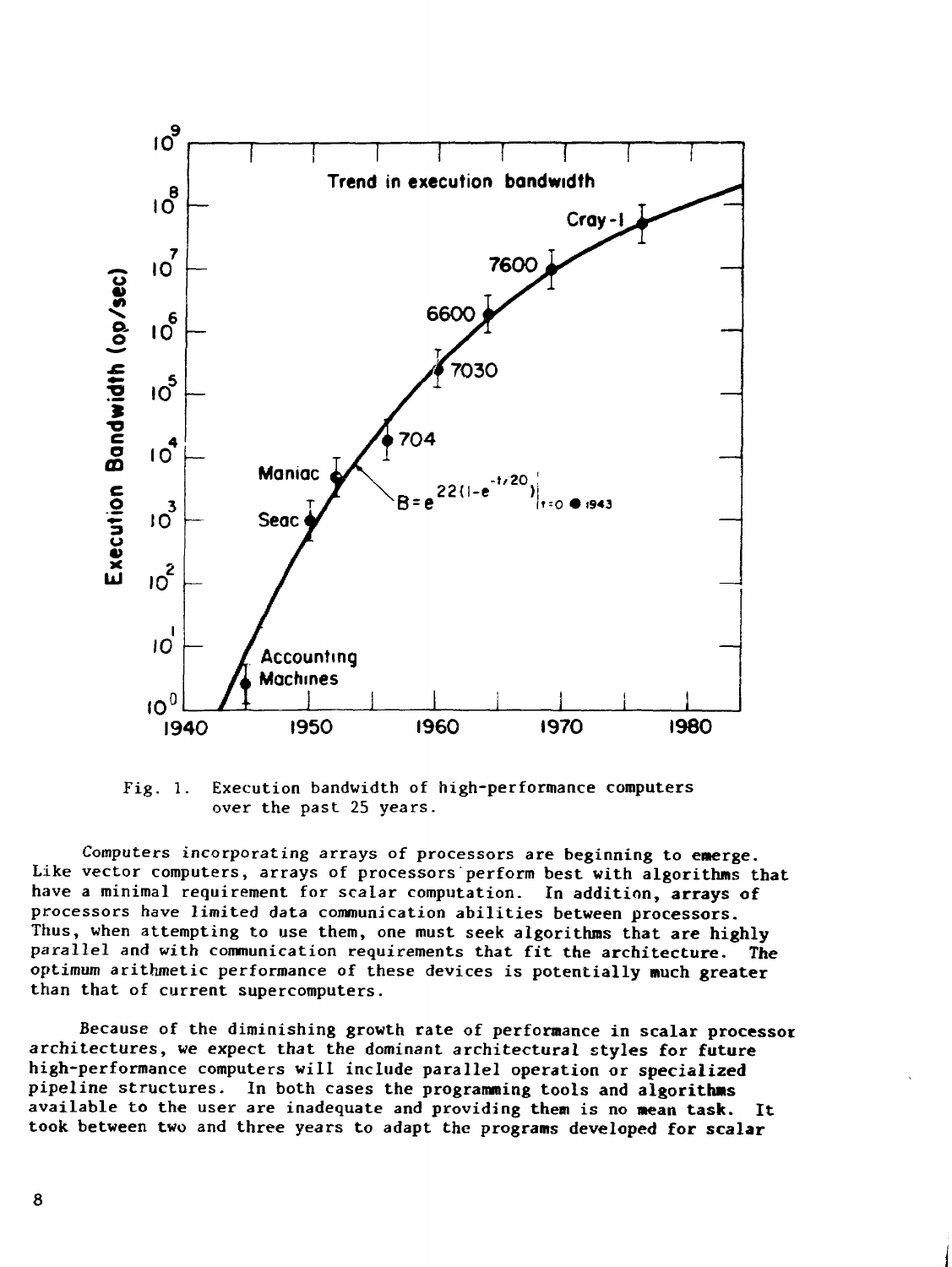computers during the 60's and early 70's to the STAR architecture. During those three years, user energies were focused on efficiency factors and little or no new physics was inserted into their programs.

Because of the Cray-l's fast scalar capability, acceptable performance can be achieved on it with much less vectorization than on the STAR. This accounts for shorter conversion times to it. However, realizing the highest lev<sub> $v<sup>1</sup>$  of performance on the Cray-1 is just as challenging as on the STAR.</sub>

When performance increases are easy to achieve, the quality and diversity of the computational models improve. The user's creative energy, which is limited, is allowed to focus on the physics and not the computer. Today's user communities demand that programming tools and algorithms be fabricated along with the computers and that they be easy to use as well as expressive. In particular, few users are willing to abandon the higher level languages (HOL) in order to extract the maximum performance of today's computers. Apparently, most large physics codes have reached a level of complexity that is too difficult to treat with low-level programming languages. The irony of this situation is that HOLs generally do not compile maximally efficient programs. Factors of 5 of inefficiency are quite common [15]. The methodologies needed for future large-scale scientific computations are not now in place and, in fact, are lagging behind architectural trends.

## III. RESEARCH

Because DOE facilities are dependent upon high-performance computers to accomplish their programmatic goals and because DOE is the largest customer for these computers, it must take the initiative in performing research on issues relevant to successful utilization of such machines. Five areas are proposed for investigation: algorithm analysis, architecture evaluation, scientific applications software, system software, and system architecture. Each of these areas is detailed below.

## A. Algorithm Analysis

There has been a steady trend toward increased parallelism in highperformance computer architectures, with current generations incorporating a vector processing capability. When executing highly vectorized codes, the performance of these computers is an order of magnitude greater than when executing purely scalar codes. However, because DOE large-scale simulation computer programs were developed for scalar computers, often as much as 50% of the total computation must be done in scalar mode (that is, nonvectorizable computations); the situation is worse when highly parallel arrays of processors are considered. Thus, DOE must develop new solution techniques that can exploit new computer architectures.

## B. Architecture Evalution

In the past, DOE has had to commit itself to new generations of computers on the basis of potential rather than realized performance. Because of the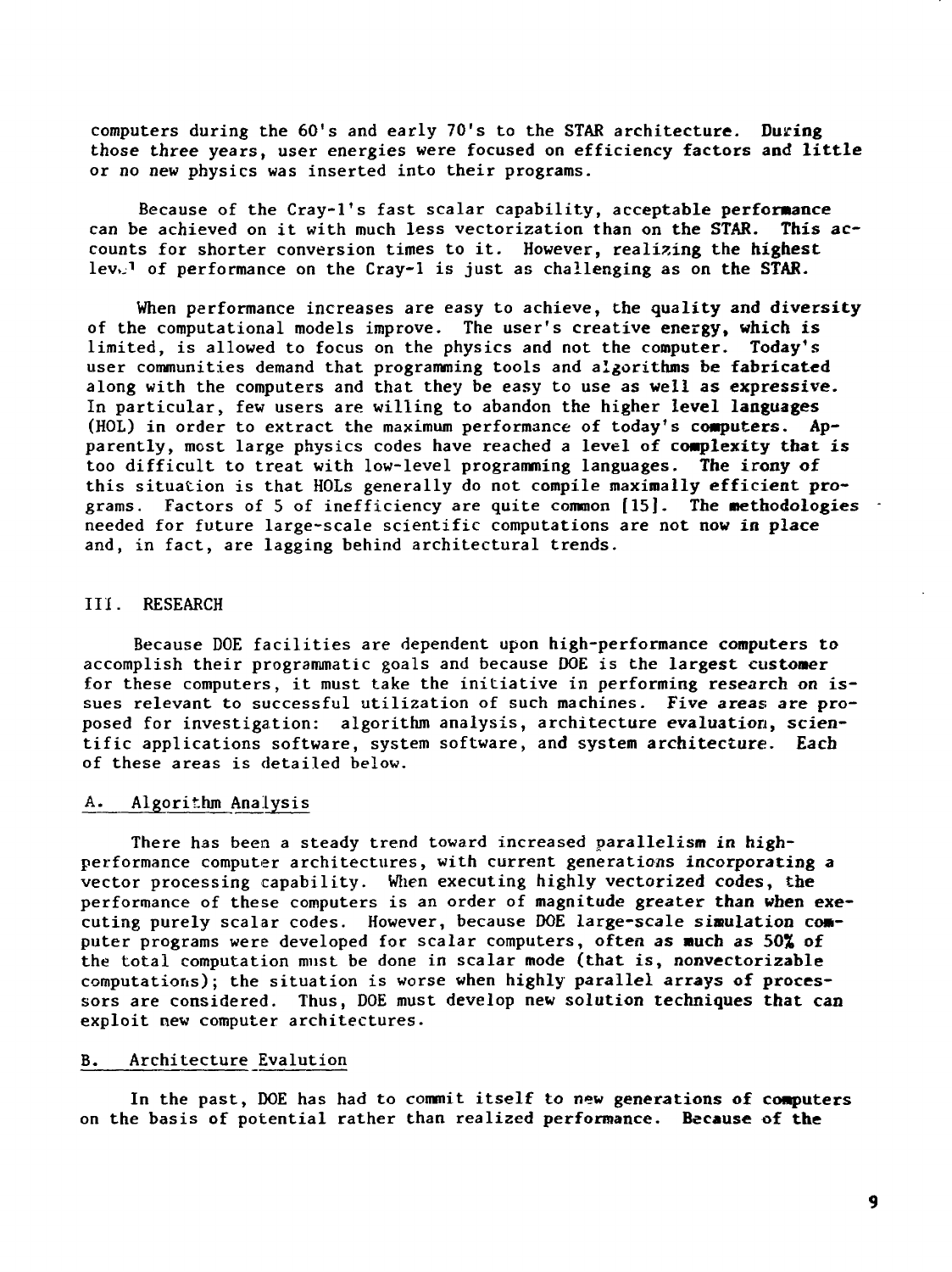important missions they support, DOE needs technology **that can evaluate the** suitability of these computers to the numerical simulation that they perform. Such technology does not now exist.

## C. Scientific Application Software

When developing a computer code to simulate some physical process, a scientist's primary concerns are to determine the appropriate laws of physics to describe the phenomenon under study and to express these laws in a mathematical form amenable to solution by computers. In the past, translation of the resulting equations into actual computer code by the use of a highlevel language such as Fortran was straightforward. With the advent of machines such as the STAR, Cray-1, and JLLIAC IV, it has become necessary to structure codes in a stylized manner to achieve the high execution rates possible on such computers. Scientists cannot be expected to become sufficiently expert in programming techniques to write these stylized codes personally. Consequently, large staffs of professional programmers have become necessary to support the scientists. Future machines, using advanced architectural concepts, will require even more specialized structuring if they are to be used efficiently, and it is unreasonable to expect computer professionals to rethink codes for every new machine.

Research is needed to develop software that allows scientists to translate their models into computer codes without the necessity of learning the intricacies of new computers or without the expense of a large staff of professional computer scientists.

#### D. System Software

When developing a computer program, users need a variety of software tools: compilers, debuggers, program analyzers, and input-output file managers, to name but a few. Such tools already exist, but not in a format likely to map well onto new architectures. Thus research needs to be conducted in much the same way it is in large modeling codes: there must be interaction between the computer designers and the software designers. Of particular importance is the development of compilers able to translate the users' programs into efficient object code on new architectures.

## E. System Architecture

As used here, system architecture is intended to connote more than the actual high-speed computing organ. Included also are other components such as storage hierarchies, input-output devices, remote terminals, the communications network, and the operating system that ties all **these things together. It** would be nothing less than a disaster to find that our **supercomputers were** unable to receive or send data at rates suited to effective **high-speed computation.**

Research in networks is needed to develop data transmission protocols that match the computer capabilities in access **times, storage size, and** bandwidths. The management of multi-access local **networks requires protocols**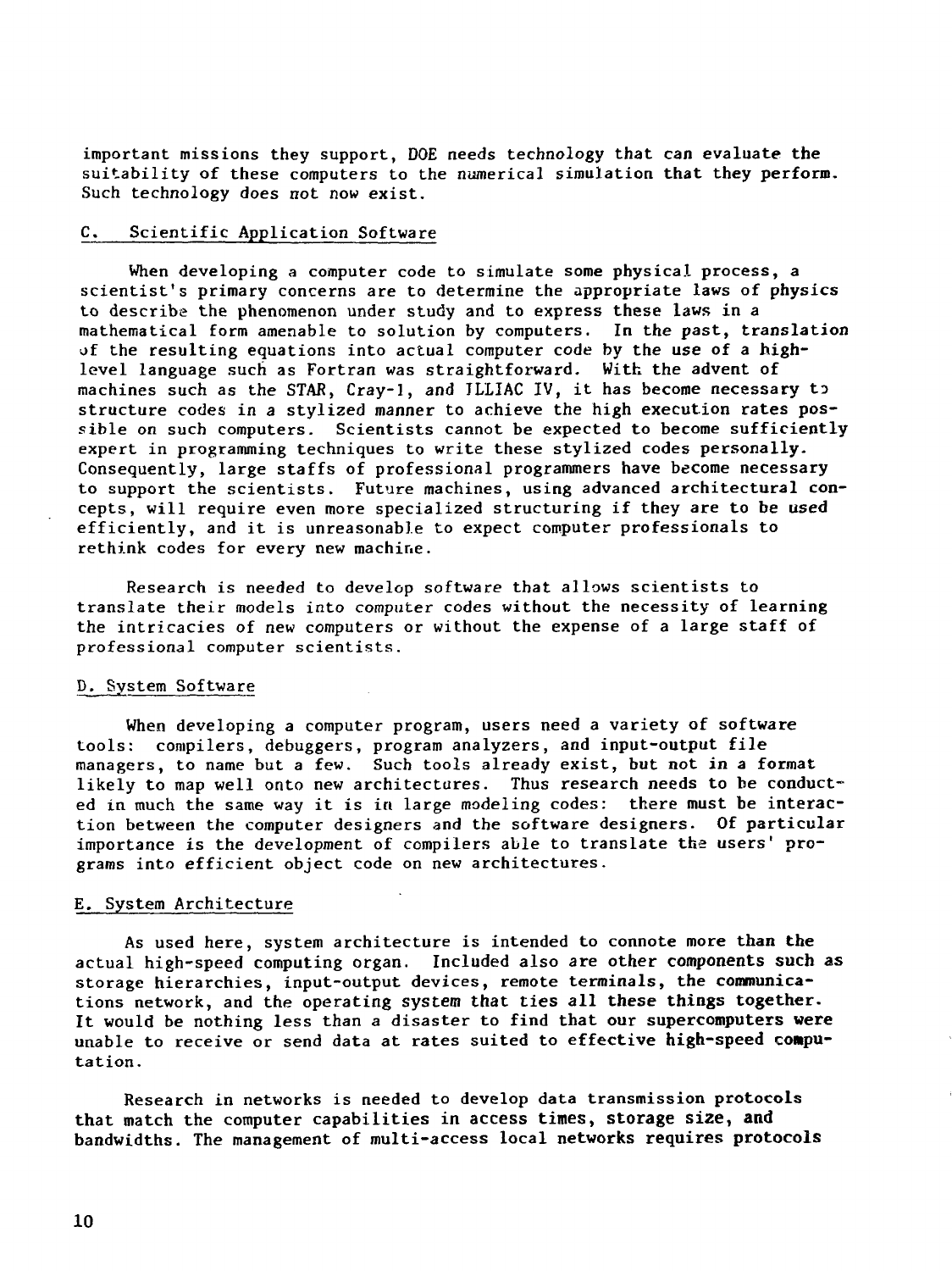to tie everything together in an efficient manner. Research is also needed to develop operating systems that are able to manage high-speed concurrent processing of mixed as well as single job streams.

# IV. CONCLUSIONS

DOE research and development programs gain many advantages from a relatively small investment in high-performance computers. The value of a highperformance computer far exceeds its cost, which is small compared to the total costs of the weapons and energy systems under development in the United States and experimental research involved in these programs. However, the DOE is faced with a dilemma of diminishing growth rate in computer performance, growing complexity in computer architecture, and programmatic need for higher performance.

The research proposed in this report may well be essential to realizing the requisite computer performance needed by DOE.

## REFERENCES

- 1. T. Gold and P. Matters, Nuclear Weapons and Computers Summary, prepared for the Director of Military Applications, DOE, March 1980.
- 2. "Magnetic Fusion Energy and Computers," J. Killeen, Ed., DOE/ER-0033, (October 1979).
- 3. "Low-cost Nuclear Safety," IEEE Spectrum, 18 (March 1980).
- 4. T. L. Owens, "The Influence of Machine Organization on Algorithms," Complexity of Sequential and Parallel Numerical Algorithms (Academic Press,  $1973$ .
- 5. R. G. Voight, "The Influence of Vector Computer Architecture on Numerical Algorithms," High Speed Computer and Algorithm Organization, (Academic Press, 1977).'
- 6. J. E. Wirshing and T. Kishi, "Matching Machines and Problems," High Speed Computer and Algorithm Organization.(Academic Press, 1977).
- 7. E. Giroux, "A Large Mathematical Model Implementation on the Star-100 Computer," High Speed Computer and Algorithm Organization (Academic Press, 1977).
- 8. P. Dubois, A. Greenbaum, and G. Rodrique, "Approximating the Inverse of a Matrix for Use in Iterative Algorithms on Vector Processors," Lawrence Livermore Laboratory report UCRL-80244, presented to the 2977 Fall SIAM meeting, Albuquerque, NM.
- 9. P. Dubois, "Equation of State Look-up on STAR," presented to the 1977 SIGNUM meeting, Albuquerque, NM.